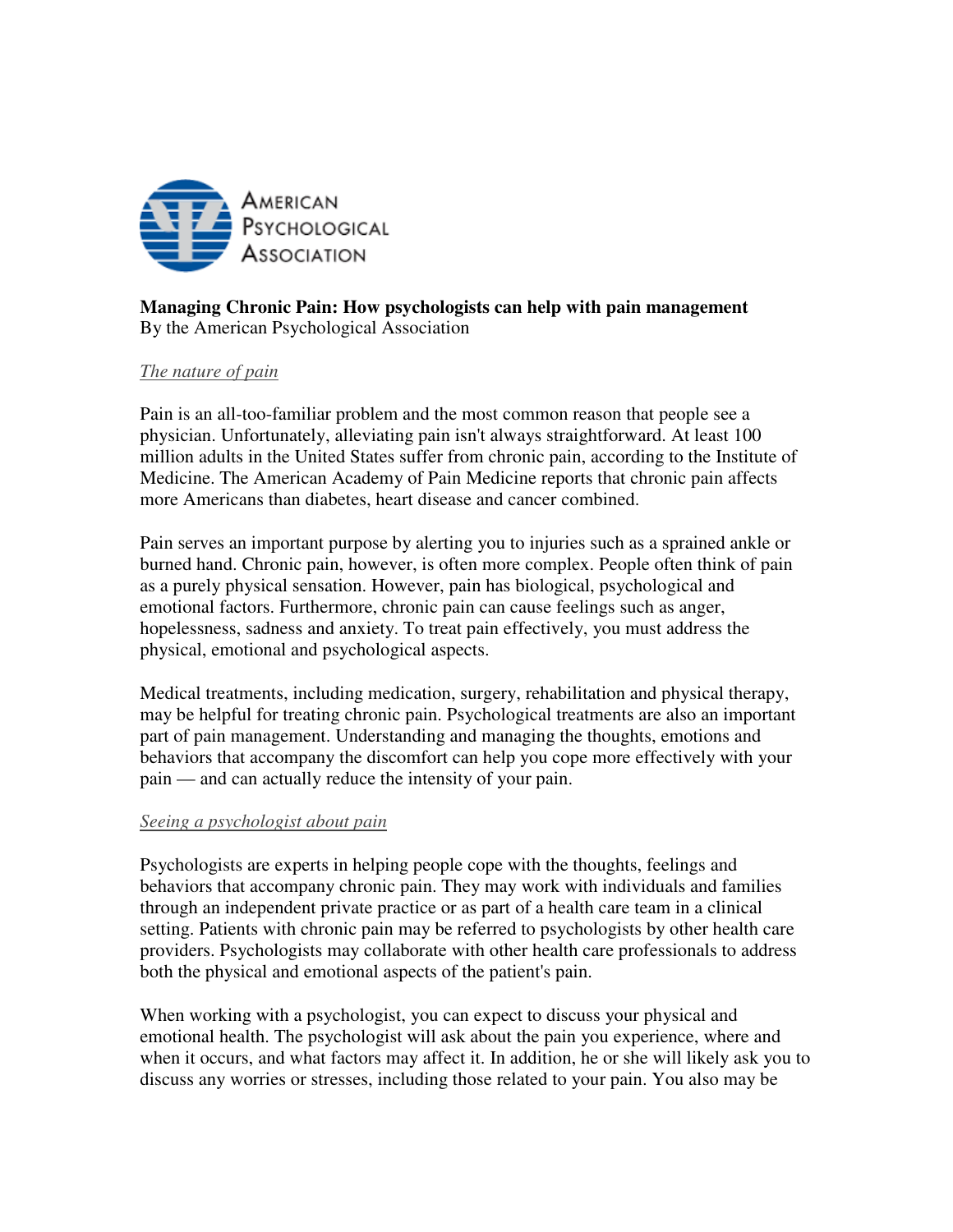asked to complete a questionnaire that allows you to record your own thoughts and feelings about your pain.

Having a comprehensive understanding of your concerns will help the psychologist begin to develop a treatment plan. For patients dealing with chronic pain, treatment plans are designed for that particular patient. The plan often involves teaching relaxation techniques, changing old beliefs about pain, building new coping skills and addressing any anxiety or depression that may accompany your pain. One way to do this is by helping you learn to challenge any unhelpful thoughts you have about pain. A psychologist can help you develop new ways to think about problems and to find solutions. In some cases, distracting yourself from pain is helpful. In other cases, a psychologist can help you develop new ways to think about your pain. Studies have found that some psychotherapy can be as effective as surgery for relieving chronic pain because psychological treatments for pain can alter how your brain processes pain

sensations.

A psychologist can also help you make lifestyle changes that will allow you to continue participating in work and recreational activities. And because pain often contributes to insomnia, a psychologist may also help you learn new ways to sleep better.

### *Progressing and improving*

Most patients find they can better manage their pain after just a few sessions with a psychologist. Those who are experiencing depression or dealing with a long-term degenerative medical condition may benefit from a longer course of treatment. Together with your psychologist, you will determine how long treatment should last. The goal is to help you develop skills to cope with your pain and live a full life.

## *Stress and chronic pain*

Having a painful condition is stressful. Unfortunately, stress can contribute to a range of health problems, including high blood pressure, heart disease, obesity, diabetes, depression and anxiety. In addition, stress can trigger muscle tension or muscle spasms that may increase pain. Managing your emotions can directly affect the intensity of your pain.

Psychologists can help you manage the stresses in your life related to your chronic pain. Psychologists can help you learn relaxation techniques, such as meditation or breathing exercises to keep stress levels under control. Some psychologists and other health care providers use an approach called biofeedback, which teaches you how to control certain body functions.

In biofeedback, sensors attached to your skin measure your stress response by tracking processes like heart rate, blood pressure and even brain waves. As you learn strategies to relax your muscles and your mind, you can watch on a computer screen as your body's